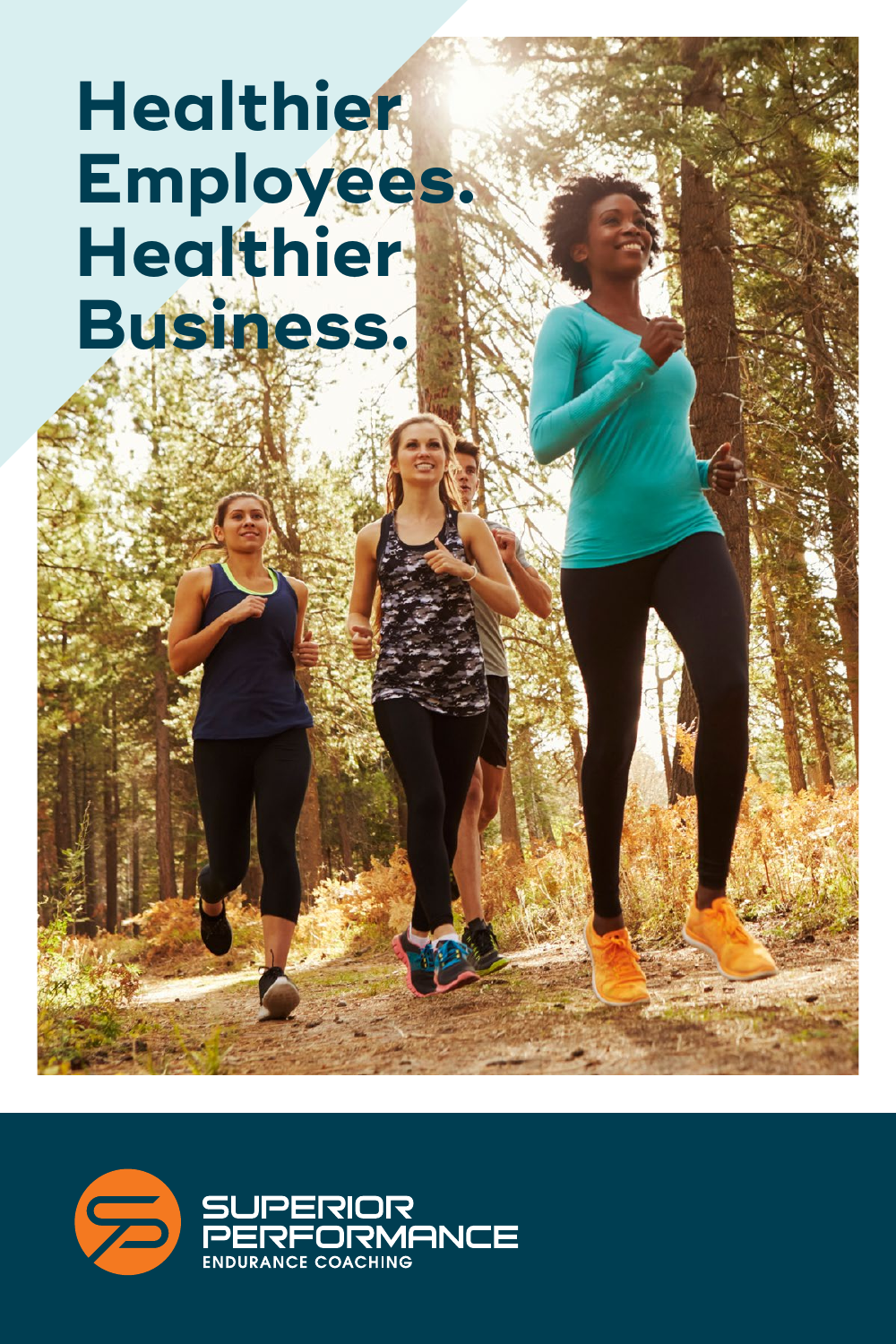## **Why Invest In Corporate Wellness?**



**DECREASE** SICK LEAVE ABSENTEEISM BY

**28%**



**REDUCE** HEALTH CARE COSTS BY **26%**



LESSEN WORKERS' COMP & LIABILITY MANAGEMENT CLAIMS BY **30%**

Corporate wellness is a strong financial investment that you can make for your employees, for your bottom line and for your company. In fact, when it comes to corporate wellness, the average return on investment is **\$3.27 for every \$1 spent.** 



As an employer, corporate wellness is an investment you can't afford NOT to make.

#### **DECREASE HEALTH CARE COSTS**

On average, corporate wellness programs:

- Decrease sick leave absenteeism by 28%.
- Reduce health care costs by 26%.
- Lessen workers' compensation and liability management claims by 30%.

#### **INCREASE EMPLOYEE RETENTION**

When employees feel their company cares about them, they are more likely to invest in their job and company. Corporate wellness also supports **team-building,** helping boost **camaraderie and company morale** while **decreasing turnover.**

#### **IMPROVE PRODUCTIVITY**

Health-related productivity losses **cost employers \$225.8 billion per year.** How much is your company losing? Probably more than you think. Happier, healthier employees are more motivated and productive.

## **Corporate Wellness Services**



Head Coach Jason Kask

Superior Performance offers a variety of corporate wellness options to help companies retain healthy, happy employees. Options include **group workouts at your location, group training plans for a local event, health and wellness seminars, and more.**

To get started on a customized corporate wellness program, contact Jason: **jason@superior-performance.com 218-341-0058**